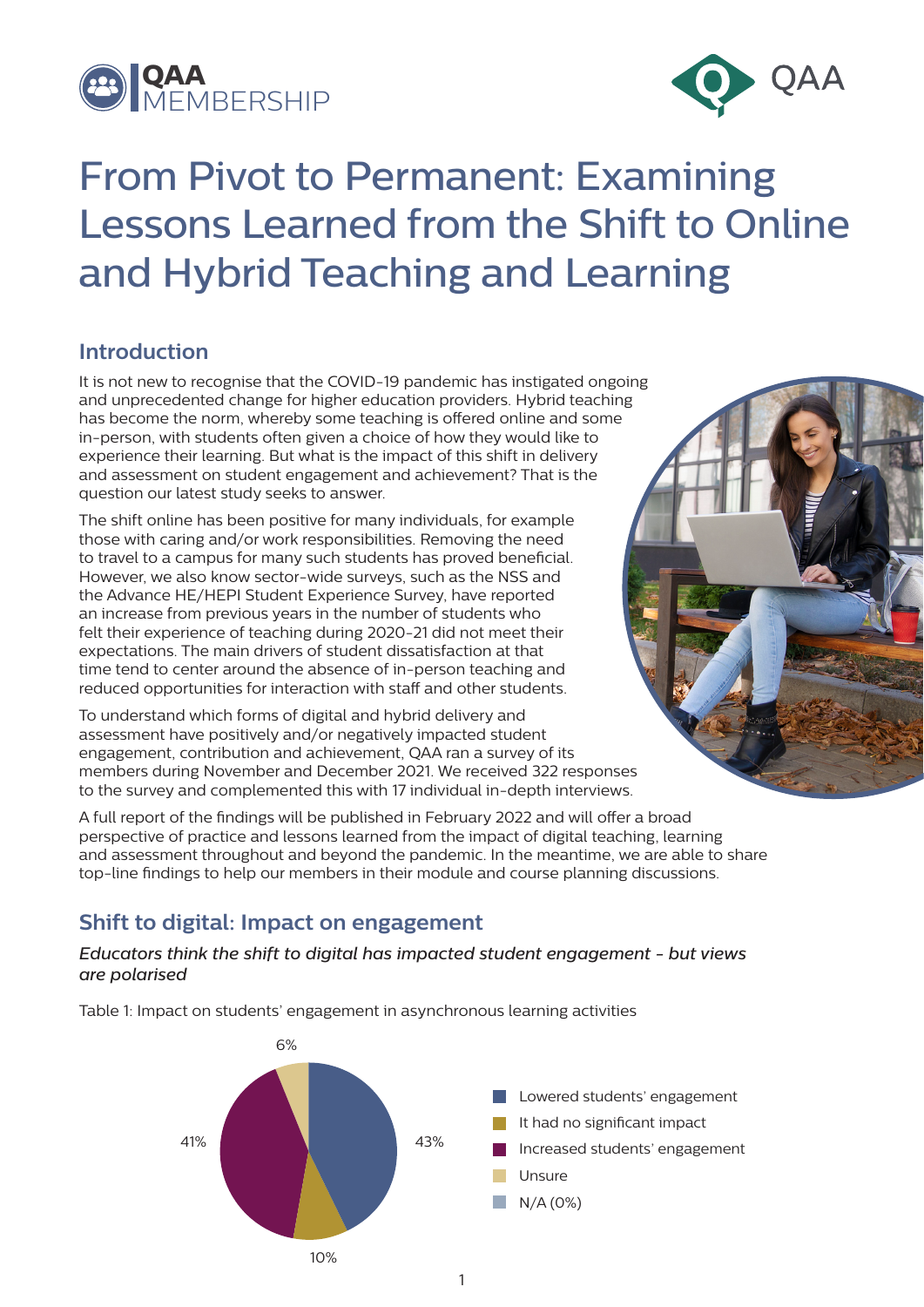Table 2: Impact on students' contribution to synchronous learning activities



of students' engagement in asynchronous learning activities, with similar proportions of educators<br>"sparting a positive armagative effect Opinions were divided on what impact the pivot to digital delivery and assessment had on the level reporting a positive or negative effect.

More than half of respondents thought the shift to digital teaching and learning had negatively It had no signicant impact third perceived a positive impact, suggesting either different experiences of educators regarding the support they and students had received as part of the pivot online and/or different impacts and impacted students' contribution during synchronous online learning activities. However, almost one motivation for different students.

depth interviews, several provide In individual in-depth interviews, several providers described how staff got to know their students better as digital delivery encouraged many students to be more confident and keener in their questioning and discussions through facilities like the chat function.

> The content was not the hurdle, the human desire and need to interact, brainstorm and innovate together proved the most challenging issue.

also an increasing lack of student motivation during the Spring 2021 lockdown. We have seen a tremendous uplift in digital capacity/skills. However, there was

> Redesigning assessment to test understanding, skills and competencies rather than recall *Head of School, Scotland*

> > 31%

*'*

*'*

*'*

*'*

31%

Greater use of formative and/or continuous assessment

Moving away from reliance on nal examinations



*'*

*'*

*'*

Approaching staff has been made easier for students and masterclasses Reducing the number of assesssment instruments or occasions have been much better attended online.

Realigning module (or equivalent) level *Head of Department, England*

Staff did get to know their students better and had far greater contact with them online.

0 10 20 30 40 50 *Deputy Subject Leader, England*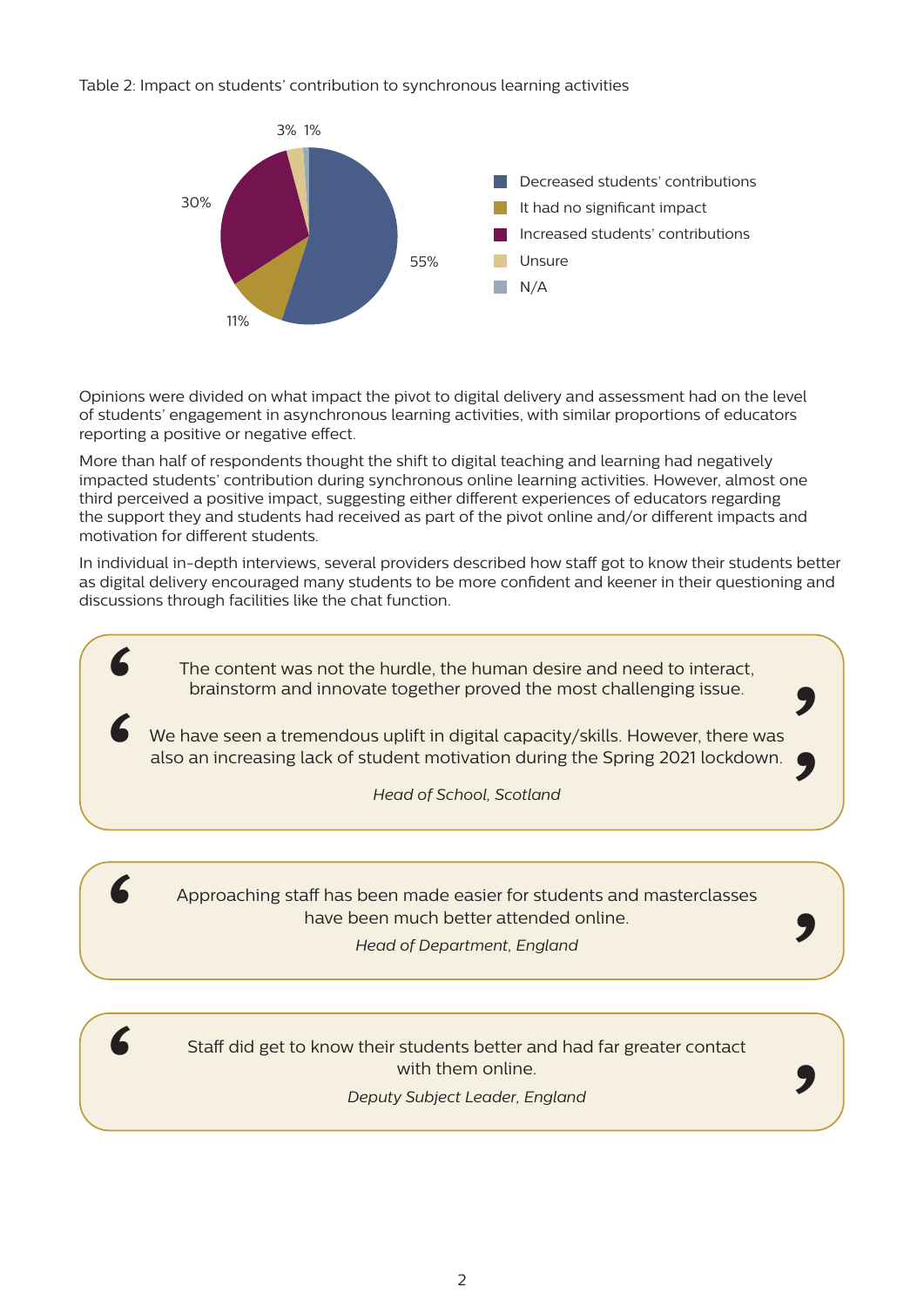## **Impact on assessment and achievement**

Table 3: Impact on students' final grades



#### **More than half of respondents thought the shift to digital teaching and learning had affected**

use of online sessions to better prepare student groups for practical in-class work. This minimised the amount of time needed to introduce students to new techniques and/or equipment onsite, leading to a more confident and competent cohort - something they had not considered doing pre-pandemic. **students' final grades,** with 38% believing the shift had promoted an uplift in student grades and 16% reporting it had lowered them. Potential reasons behind this will be examined further in the full report but, as an example, some providers attributed increases in performance to students having greater control over when and how they wanted to engage with their learning, as well as the extent to which educators worked to creatively reimagine their courses for digital delivery. One provider highlighted their

Synchronous interactions with staff were considered to have a very positive effect on student achievement, with stractured video content, tecture recordings and other materials for statents<br>in their own time also seen as being important contributors to an uplift in student achievement. achievement, with structured video content, lecture recordings and other materials for students to revisit

Respondents thought the achievement of students from poorer socioeconomic backgrounds was most likely to be negatively affected by the shift to online teaching and learning. Discussions during Realigning module (or equivalent) level large amounts of money on equipment and materials to ensure they could produce work on par with the in-depth interviews also highlighted how some students from arts courses, for example, were spending facilities on campus, while other students were not in a financial position to do so.

## had improved across FHEQ levels 5-7, with students highlighting less travel as a key reason that had<br>. The achievement of mature students was seen as most likely to be positively affected by the shift to online learning, given it removed the need to travel to campus and the associated time costs this brings. Examples from the in-depth interviews highlighted that attendance and take-up of tutorials had increased by at least 60% when travel was taken away, and one provider noted how retention improved their study/life balance.

3